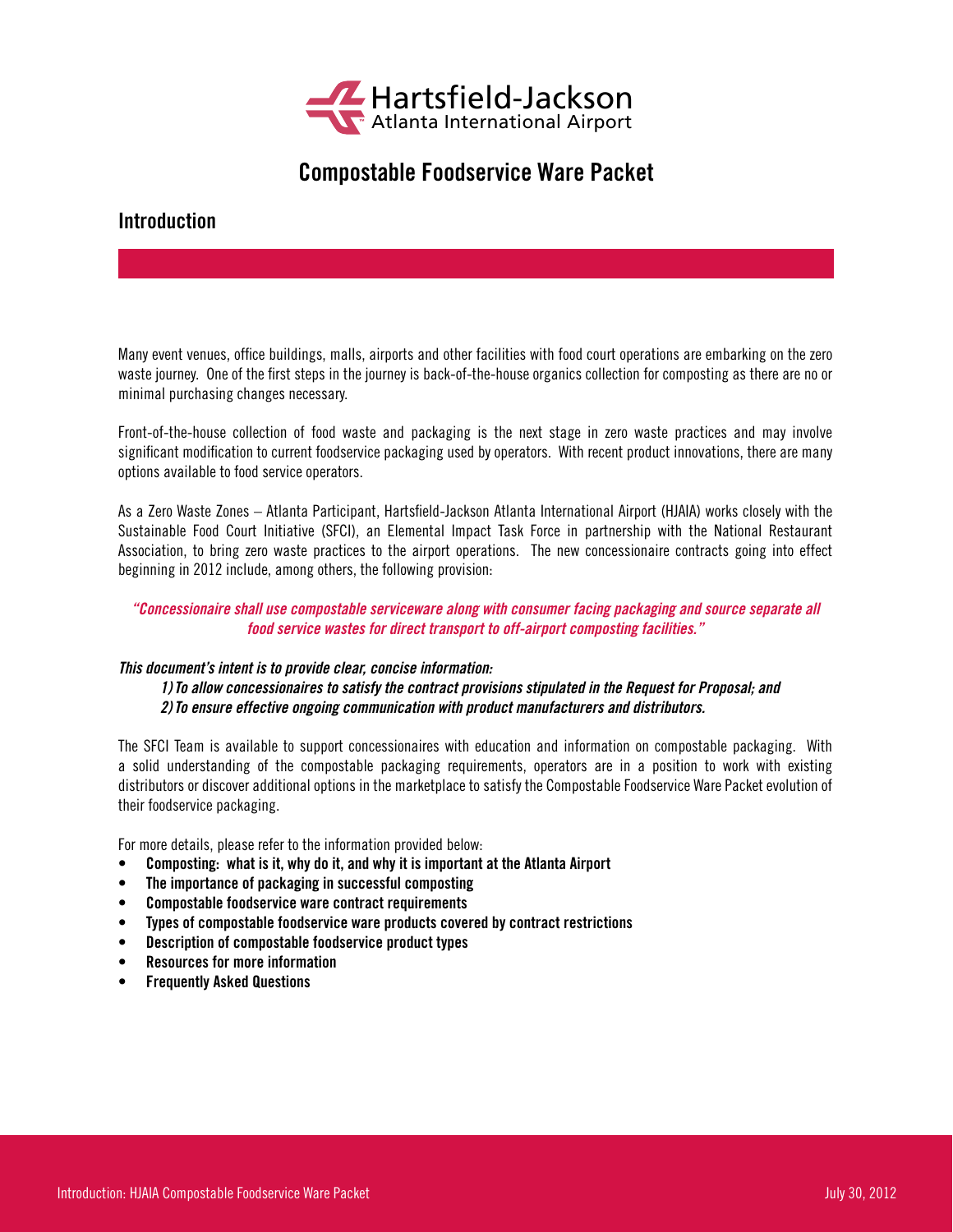

# Compostable Foodservice Ware Packet

Fact Sheet

# Composting: What Is It and Why Do It

Composting is the natural breakdown of organic materials into high quality soil amendments in a controlled environment. Composting has numerous benefits. When added to soil, compost increases the nutrient content in soils, helps soils retain moisture, reduces need for chemical fertilizers, suppresses plant diseases and pests, promotes higher yields of agricultural crops, regenerates poor soils, and manages soil erosion problems and storm water.

# Why Composting at the Atlanta Airport Is Important

Hartsfield-Jackson Atlanta International Airport (HJAIA) sends more than 19,000 tons of waste to Georgia landfills each year. Food scraps are the single largest component of HJAIA waste, making up about one-third of this tonnage. $^1$  In fact, food waste is the most prevalent material disposed in the landfills in the State of Georgia.<sup>2</sup> Non-recyclable paper and plastic foodservice ware represent significant volumes of HJAIA's trash as well. HJAIA has a goal to divert 50% of its waste from landfill disposal by 2015. Composting food waste is essential to reach this goal, and switching to compostable food packaging will enable successful food residuals recovery. Diverting these materials from landfill disposal to a local composting facility has many benefits:

- When landfilled, food scraps and other putrescible materials are a liability as they break down and produce methane, a greenhouse gas 25 times more potent than carbon dioxide in its global warming strength.<sup>3</sup> When composted, however, biodegradable materials become a valuable asset. Compost is a marketable soil amendment product.
- Composting all of HJAIA's food waste would reduce greenhouse gases the equivalent to avoiding consumption of an estimated half a million gallons of gasoline per year.4
- • On a per-ton basis, composting sustains 4 times more jobs than landfill disposal and creates a marketable commercial soil amendment product.<sup>5</sup>
- Composting operations have an unlimited lifetime whereas landfills fill up and eventually close.

# The Importance of Packaging in Successful Composting

Use of compostable foodservice packaging helps increase the amount of food residuals that can be diverted from landfill disposal. It also minimizes source separation of materials (food vs. non-food) and helps to reduce contamination of the compostable material collected. In recent years, compostable food packaging has experienced innovation, progress, and growing market share. Almost every disposable product has a compostable alternative that works as well as traditional products. There is now a wide variety of compostable foodservice products available: cups, plates, bowls, clamshells, cutlery, straws, gloves, trays, bags, boxes, coffee sleeves and sheets, hot and cold lids for paper and clear plastic cups, and various formats of foodservice ware including flexible and rigid packaging. There are many different brands to choose from for products in every category. Use of compostable products by food vendors can reduce overall trash removal needs and costs, enable more food residuals recovery, and help avoid contamination of compostable materials collected. Using compostable packaging products allows the public an easy one-step recovery of food residuals and service ware into compost rather than garbage.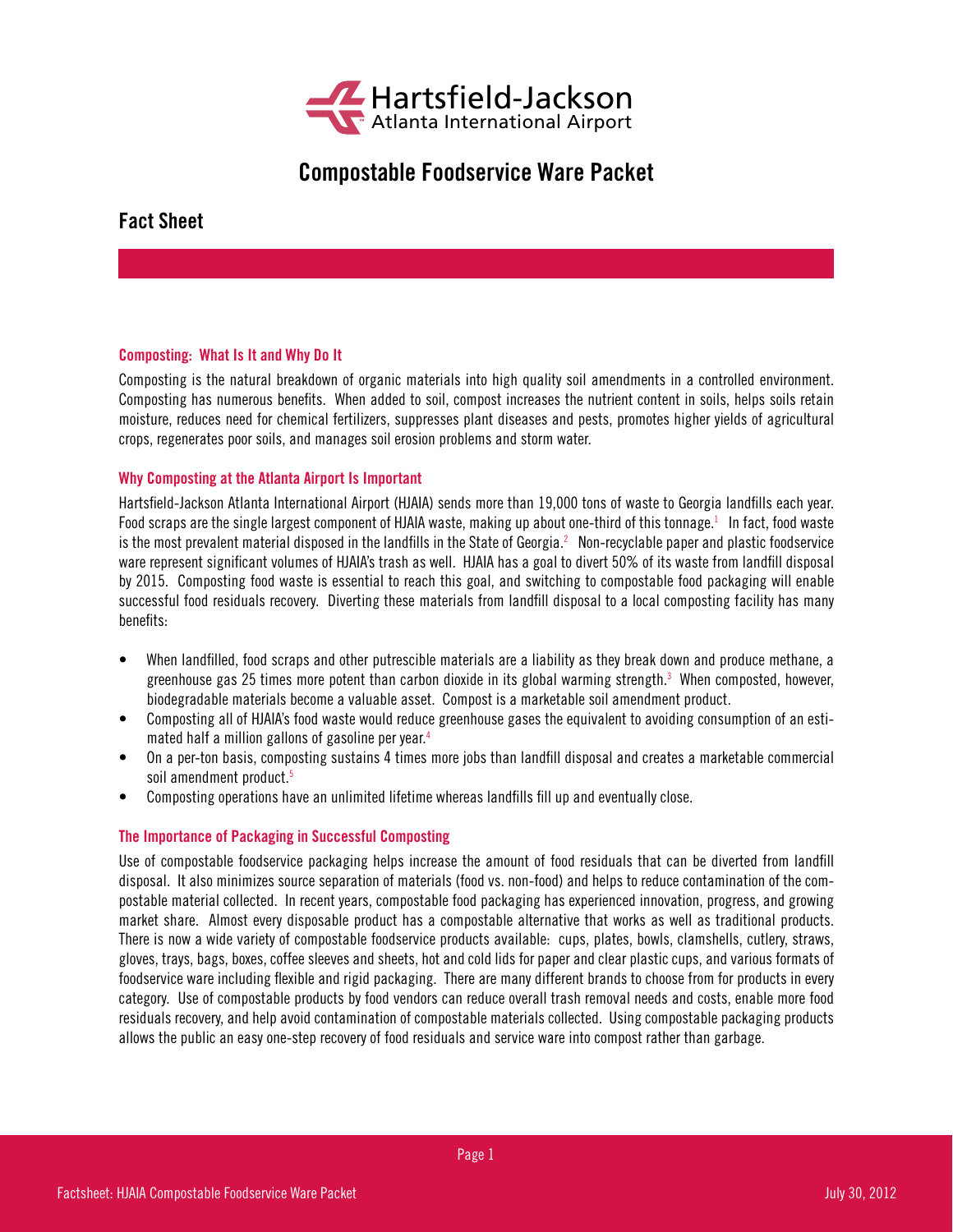# All HJAIA Food Vendors Shall Use Compostable Foodservice Ware

Beginning in 2012, food vendors will be required to use compostable service ware to support HJAIA's goal to divert 50% of its waste from landfill by 2015. HJAIA defines 'compostable products' as those that are approved as being compostable by the following third parties:

# *1)The Biodegradable Products Institute (BPI); or 2) Cedar Grove Composting.*

In order to be considered suitable for use on a concourse foodservice operation, foodservice ware used must have a valid BPI certification of compostability or be listed on Cedar Grove's accepted product list. Third-party approval means that an independent third party has confirmed that the product(s) being used meet the compostable guidelines set by established industry standards. Third-party approval is important because many products carry deceptive or false claims about biodegradability or compostability.

In North America, BPI is the third-party agency that determines if products are commercially compostable according to industry standards developed by the American Society of Testing & Materials (ASTM).<sup>6</sup> BPI-certified products often display the certification logo on the actual product and packaging materials. For a listing of BPI-certified compostable products, visit the Biodegradable Products Institute web site at: [BPI Approved Foodservice Suppliers](http://www.bpiworld.org/Certified-Bioedgradable-Foodservice-Items-Plates-Cups-Utinsels).



Cedar Grove Composting offers a program of technical review and field testing for compostable products to determine their feasibility in its state-of-the-art commercial composting process. For a listing of Cedar Grove-accepted products, visit: <http://www.cedar-grove.com/acceptable/Accepted%20List.asp>.

# Types of Compostable Foodservice Ware Products Covered by Contract Restrictions

The following types of foodservice ware used by food vendors should be BPI-certified or Cedar Grove accepted:

- Cutlery (e.g., forks, spoons, and knives, including both individually wrapped and bulk utensils);
- Plates, bowls and cups (for both hot and cold applications);
- Take-out packaging (such as clamshells, boxes, deli containers, deli/bakery bags, or containers with separate lids); and
- • Ancillary items such as lids, straws, trays, and coffee stirrers.

Paper napkins are widely accepted as compostable and do not need to be third-party approved. Likewise, paper packets of salt & pepper and sweeteners do not need to be third-party approved as compostable.

Branded packaging used for food and beverage items manufactured by brand name food companies or by regional or national restaurant companies and supplied to restaurant locations operating at HJAIA are currently excluded from having to comply with the terms of this Compostable Foodservice Ware Packet. However, the excluded items relate solely to pre-packaging (e.g., beverage cans and bottles; snack food packaging such as nut, candy, and chip bags; and pre-packaged condiments). All other foodservice ware packaging/items must comply with this Compostable Foodservice Ware Packet. Exemptions issued by the City of Atlanta's Department of Aviation may be granted, revoked, modified or suspended by DOA from time to time in their entirety or case-by-case basis.

# Description of Compostable Foodservice Product Types

Compostable products are capable of undergoing biological decomposition at a commercial compost site. Within 85 days (time depends on the product and the composting system), the product is not visually distinguishable. Within 180 days, it will break down to carbon dioxide, water, inorganic compounds, and biomass at a rate consistent with those of known compostable materials (e.g., leaves).

Many compostable products are made of plant-based materials derived from renewable agricultural and forestry resources such as corn, soybean, bamboo, sugarcane, grass, and cellulose. But there are also fully compostable resins that are fossilfuel-based (made from non-renewable petroleum or natural gas).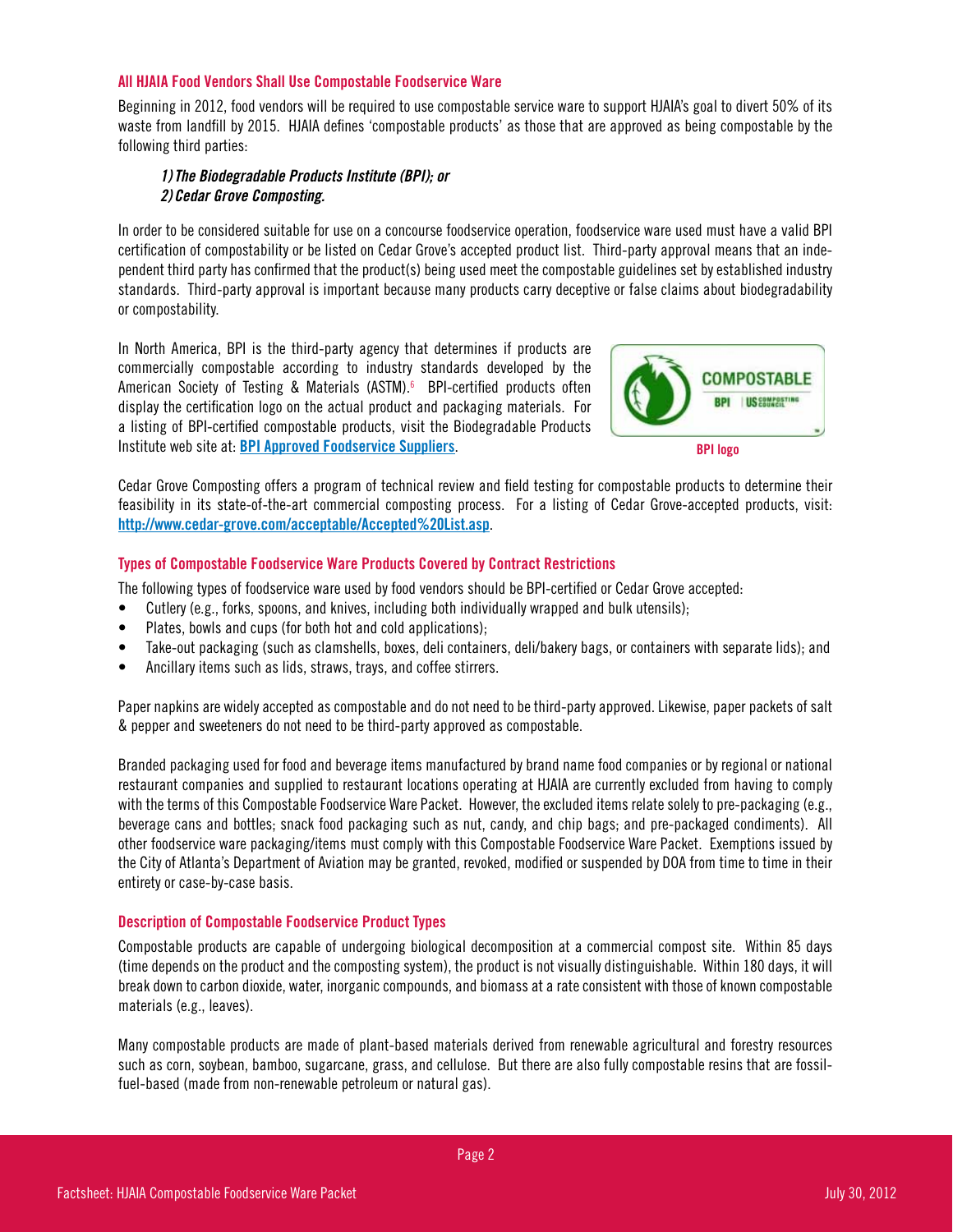Compostable foodservice ware generally fall into two main types:

- 1. Paper and Other Plant-Fiber-Based Items: These natural fiber or cellulose-based items look and feel biodegradable and thus compostable. They include products made from paper (e.g., bowls, boxes, cups, plates, napkins, paper straws and bags), sugarcane/bagasse, wheat, and rice (e.g., hinged containers, trays and cup holders), and wood (e.g., stirrers). Natural fiber products can be coated or uncoated. NOTE: Polyethylene-plastic-coated products are not compostable.
- 2. Plastic Items: Compostable plastic can range in color from green and brown to off-white and clear. It can look and feel like conventional non-compostable plastic, virtually indistinguishable from standard PETE, HDPE, PP, or PS type items when in use. They include products made from corn-based polylactic acid or PLA (e.g., cold cups, hinged and lidded containers and cutlery) and fossil-fuel-based resins (e.g., plastic bags).

# Resources

# Elemental Impact

# <http://www.elementalimpact.org>

Elemental Impact is a national nonprofit organization dedicated to bringing sustainable operating practices to the corporate community. Many of its programs are in partnership with the National Restaurant Association and focus on supporting the foodservice industry.

# Biodegradable Products Institute

#### <http://www.bpiworld.org/>

The Biodegradable Products Institute (BPI) – a trade association for the compostable products industry –third-party certifies the compostability of a wide range of foodservice and other items and offers a compostable label program for these products. Its directory of third-party certified compostable products is available at [http://www.bpiworld.org/BPI-Public/Approved/1.](http://www.bpiworld.org/BPI-Public/Approved/1.html) [html](http://www.bpiworld.org/BPI-Public/Approved/1.html).

# Foodservice Packaging Institute

#### <http://www.fpi.org/>

The Foodservice Packaging Institute (FPI) is the trade association for the single-use foodservice packaging industry in North America. Members include converters and their raw material and machinery suppliers, along with foodservice distributors and operators.

# GreenBlue's Sustainable Packaging Coalition <http://www.greenblue.org/>

#### <http://www.sustainablepackaging.org/>

GreenBlue<sup>®</sup> is a nonprofit that equips business with the science and resources to make products more sustainable. Through its work leading the Sustainable Packaging Coalition®, GreenBlue brings together companies from across the packaging supply chain to collectively develop resources and implement packaging solutions.

# Green Purchasing Institute/Responsible Purchasing Network

# <http://www.responsiblepurchasing.org/>

The Responsible Purchasing Network (RPN) is an international network of buyers dedicated to socially responsible and environmentally sustainable purchasing. It provides institutional purchasers with procurement tools and resources designed to save money, conserve resources, reduce waste, and improve efficiency. Its responsible purchasing guide for food services is available at [http://www.responsiblepurchasing.org/purchasing\\_guides/food\\_services/index.php](http://www.responsiblepurchasing.org/purchasing_guides/food_services/index.php).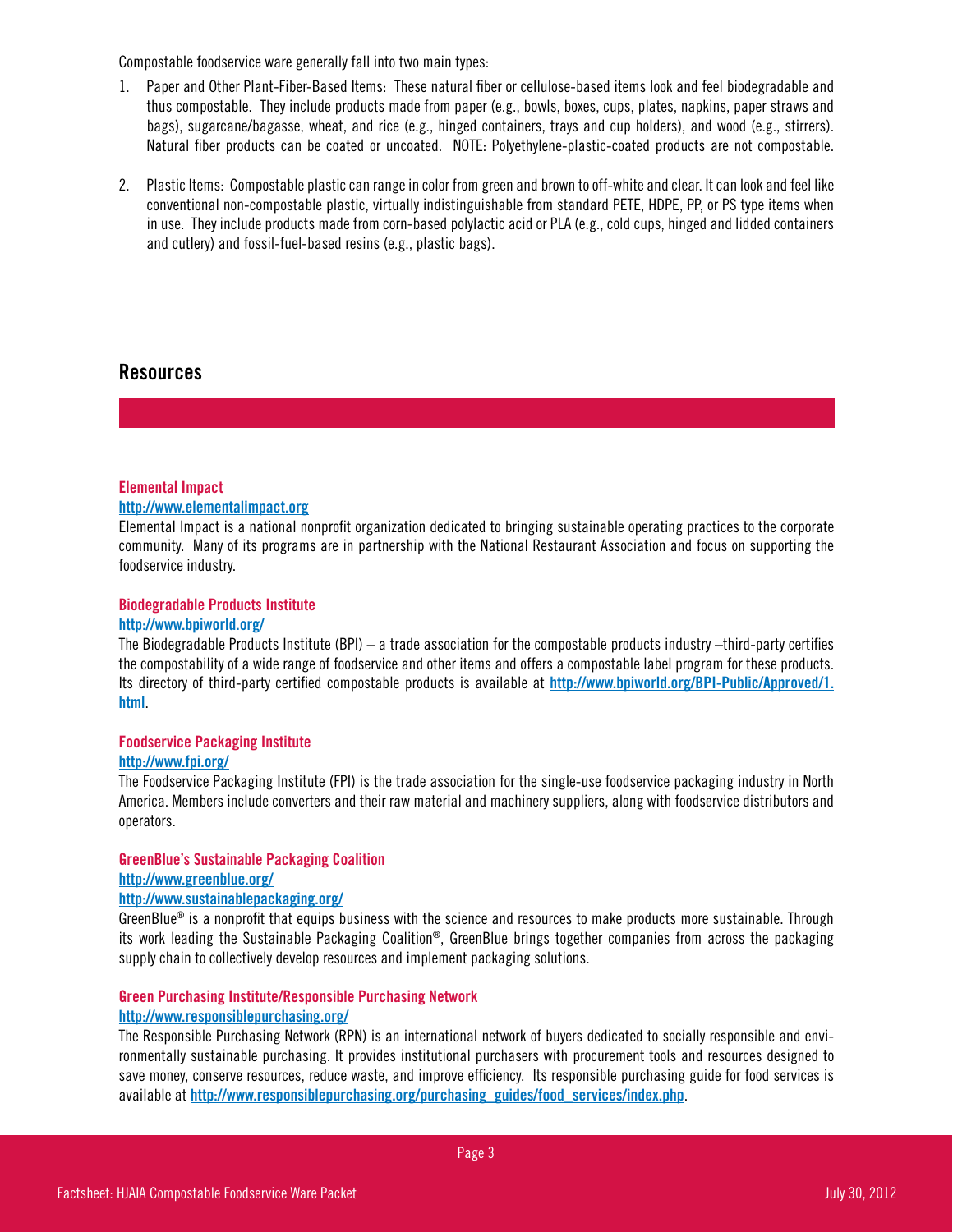# Institute for Local Self-Reliance, Sustainable Plastics Initiative <www.sustainableplastics.org>

ILSR's Sustainable Plastics Initiative explores how plastics can be more sustainable throughout their lifecycle from production to recycling or composting at the end of intended use. Information on early adopters using and composting biobased products is available at <http://sustainableplastics.org/early-adopters>.

# National Restaurant Association – Conserve Sustainability Education Program<sup>SM</sup> <http://conserve.restaurant.org/>

Conserve is an online resource developed by the restaurant industry for the restaurant industry. It helps restaurants reduce energy, waste, and water; drive down costs; and leave a lighter footprint by offering helpful tips, videos, and best practices.

# Sustainable Biomaterials Collaborative

#### <http://www.sustainablebiomaterials.org/>

The Sustainable Biomaterials Collaborative (SBC) provides purchasing specifications for buyers of compostable food service ware. These specifications were designed to find products that are sustainable from cradle-to-cradle, including biomass production, manufacturing, and recovery. Sample purchasing specifications and bid evaluation sheets are available at: <http://www.sustainablebiomaterials.org/criteria.purchasing.php>.

# US Composting Council

#### <http://compostingcouncil.org/>

The US Composting Council (USCC) is a national, nonprofit trade and professional association promoting recycling of organic materials through composting. It supports the Compostable Logo Program, a joint effort between the USCC and the Biodegradable Products Institute.

# **Endnotes**

<sup>1</sup> CDM Composition Study, 2006.

2 Georgia Department of Community Affairs, Georgia Statewide Waste Characterization Study, Final Report, by R.W. Beck, June 22, 2005, pp. 4-7, A-5

3 Intergovernmental Panel on Climate Change (IPCC), "Table 2.14," p. 212, Forster, P., et al, 2007: Changes in Atmospheric Constituents and in Radiative Forcing. In: Climate Change 2007: The Physical Science Basis.

4 Environmental Protection Agency, "Waste Reduction Model (WARM), Climate Change – Waste" web site, web-based calculator, based on approximately 5,500 tons of food scraps per year diverted from landfill disposal to composting. [http://www.epa.gov/climatechange/wycd/waste/](http://www.epa.gov/climatechange/wycd/waste/calculators/Warm_home.html) [calculators/Warm\\_home.html](http://www.epa.gov/climatechange/wycd/waste/calculators/Warm_home.html).

<sup>5</sup> Brenda Platt and Neil Seldman, Institute for Local Self-Reliance, Wasting and Recycling in the United States 2000 (Washington, DC: 2000), p. 27.

6 Plastics and plastic-coated paper that meet ASTM D6400 and ASTM D6868, respectively, can be certified as compostable in commercial composting facilities.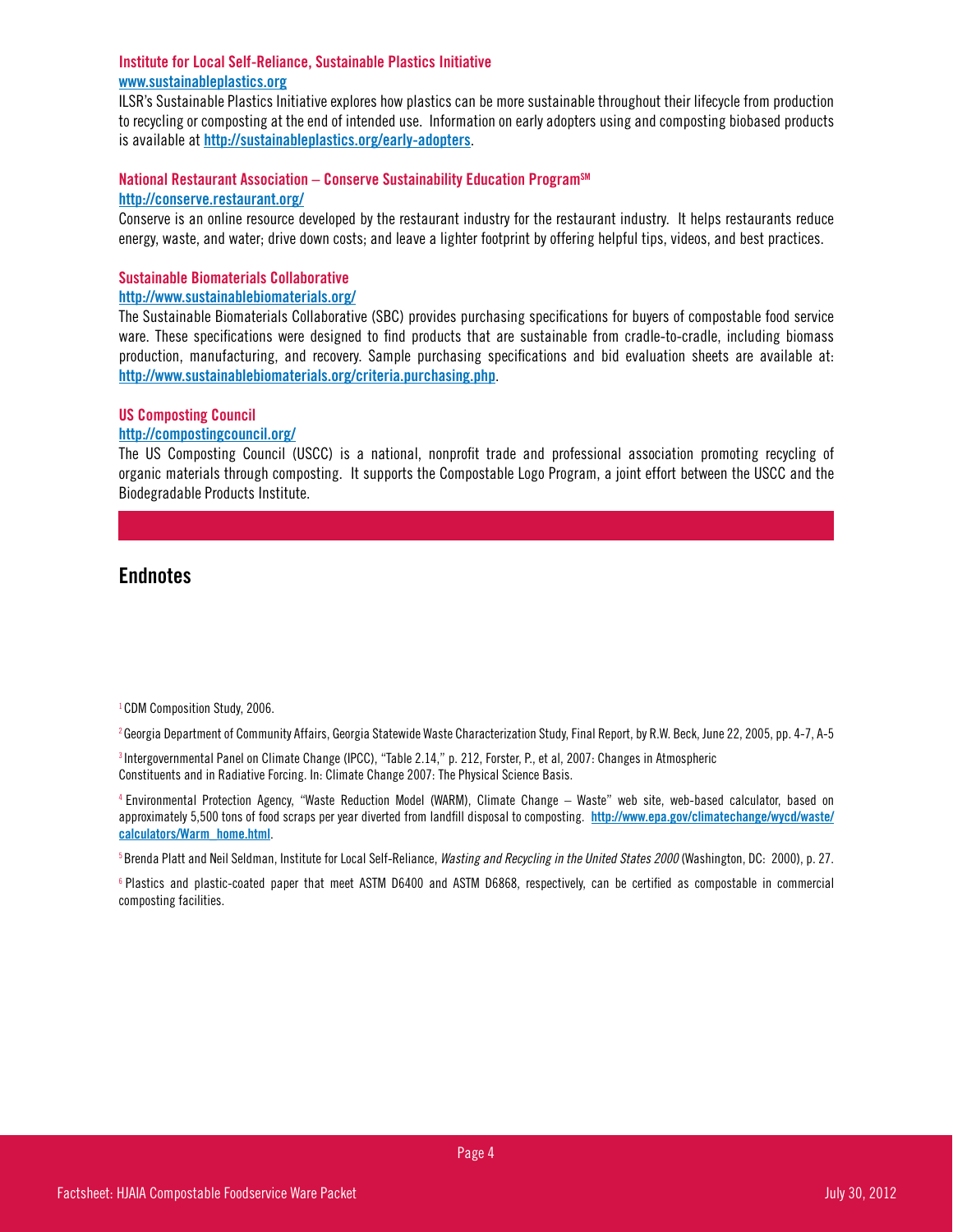

# Compostable Foodservice Ware Packet

FAQs

# Why require foodservice ware to be compostable?

Single-use foodservice ware products such as drink cups, take-out containers, and cutlery are thrown away as trash in large volumes at Hartsfield-Jackson Atlanta International Airport (HJAIA). They are not recyclable at HJAIA. Compostable alternatives are now easily sourced and are no longer considered specialty items. Requiring food vendors to use compostable products will reduce overall trash removal needs and costs, enable food residuals recovery, and help avoid contamination of collection bins for compostable materials.

Food residuals commingled with compostable packaging diverts one waste stream from landfills that was previously two waste streams. No cleaning or washing of compostable products is needed for recovery. Unlike traditional recycling of plastics and paper, compostable items do not have to be free of ice, liquids, grease, and other food residues in order to be composted. They can be put straight into the collection bin with any remaining food scraps; they will decompose together at the composting facility. Customer participation is an easy one-step process. Convenient access to properly labeled bins is a critical component to ensure high customer participation levels.

#### What is the difference between recyclable and compostable products?

"Recyclable Products" include the reuse, reconditioning, and remanufacturing of products or parts in another product. Similarly, "recycled content" includes products and packages that contain reused, reconditioned or remanufactured materials, as well as recycled raw material. "Compostable Products" will break down, or become part of usable compost (for example, soil-conditioning material or mulch), in a safe and timely manner in a commercial composting facility.<sup>1</sup> Composting turns biodegradable materials into usable compost, which is a humus-like material that enriches and returns nutrients to the soil.

# Why is HJAIA requiring that food vendors use third-party-approved products?

Unfortunately, there are many available products with misleading, deceptive or unsubstantiated claims of biodegradability or compostability. Buyer beware! Items with simple claims of "biodegradability" or "biobased content" do not mean they are, in fact, compostable. Because the intent of HJAIA's program is to minimize landfilling, products designed to be "biodegradable" in a landfill are not acceptable. Be sure the products you buy are certified as compostable by the Biodegradable Products Institute (BPI) or accepted as compostable by Cedar Grove Composting, which field-tests the compostability of food service items in its state-of-the-art composting facility.

BPI is a third-party certifier of commercially compostable resins, films, foodservice ware and other products. It is recognized by the US Composting Council (the trade association for the composting industry) as the leading industry organization for determining product compostability in North America. BPI-certified compostable products are being used successfully in numerous restaurants as part of diversion efforts throughout the US and Canada.

BPI-certified items have passed rigorous testing at reputable labs under one of two scientifically accepted standards: ASTM 6400 for plastics or ASTM 6868 for plastic-coated paper. To pass these standards, products have to meet thresholds for three basic elements: biodegradation, disintegration, and safety (measured by ability to grow plants and limits on certain regulated heavy metals such as lead). A product that only meets one or two of the elements but not all three will fail the standard.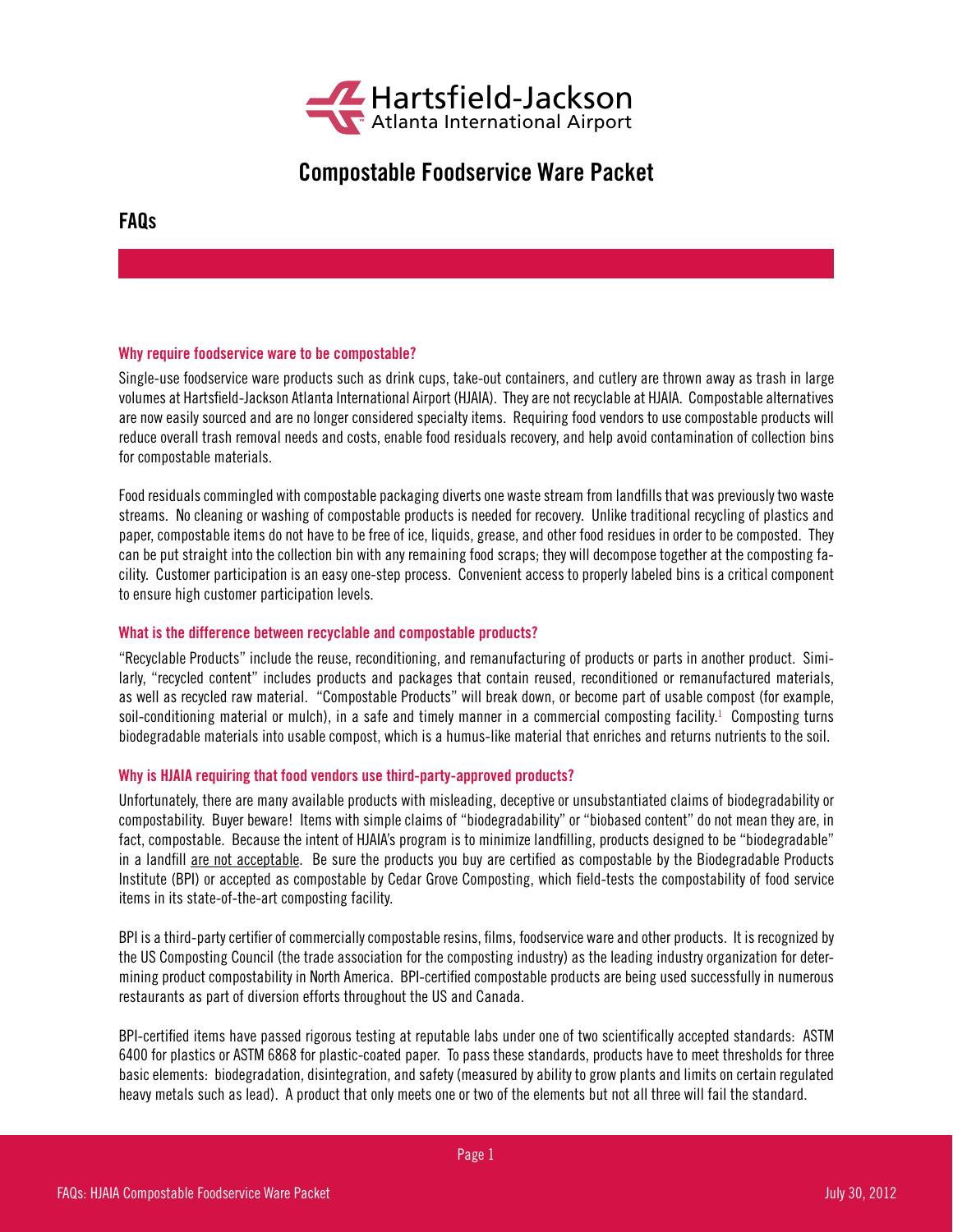For a complete list of BPI-certified products and brand names, go to: [BPI Approved Foodservice Suppliers](http://www.bpiworld.org/Certified-Bioedgradable-Foodservice-Items-Plates-Cups-Utinsels).

For a complete list of Cedar Grove Composting-accepted products, go to: <http://www.cedar-grove.com/acceptable/Accepted%20List.asp>.

Third-party approval of specific products is important as suppliers may claim that their products meet ASTM when in reality they may only meet one part of the standard, or one material component of the product may meet the standard but not the whole product. Product suppliers may also claim that products meet ASTM requirements by citing ASTM 5963. This ASTM specification has no pass/fail criteria and is only a guideline of how to test. Moreover, claims of "biobased content" can also create confusion. Many biobased products are blends of some natural plant-based starch fillers with standard polypropylene plastics, which render them non-compostable and non-recyclable. Composters do not want such products; they represent contamination and result in higher costs for screening and managing as a waste.

HJAIA and its food vendors can only be certain that products are commercially compostable if the product itself has been approved by a third-party independent organization. Many third-party certified products also carry the third-party certifier's compostable logo. Fortunately, foodservice operators can choose among a wide selection of BPI-certified and Cedar Grove-accepted products, price ranges and quality.

# Why do coated paper products need to be third-party approved as compostable?

Many paper foodservice items such as cups are coated with plastic polyethylene, which are not compostable. In fact, new research shows that polyethylene-coated paper products are bad for composting operations and the quality of compost.<sup>2</sup> Compostable coated-paper products are widely available. These products tend to be coated with a corn-based plastic. Requiring BPI-certification or Cedar Grove acceptance ensures that any coated paper products are truly compostable. Paper napkins do not need to be BPI-certified or Cedar-Grove accepted as napkins are not coated and are widely accepted as compostable.

# Where can compostable products be found?

Due to growing innovation and progress in the food packaging industry, information on compostable alternatives can now generally be found wherever you buy foodservice products. Ask your distributor for more information. There is a wide variety of compostable foodservice ware products available on the market: cups, plates, bowls, clamshells, cutlery, straws, trays, bags, boxes, coffee sleeves and sheets, hot and cold lids for paper and clear plastic cups, and various formats of foodservice ware including flexible and rigid packaging. There are many different brands to choose from for products in every category. Almost every disposable product has a compostable alternative that works as well as its traditional counterparts products. Test products to ensure they meet your performance needs.

For a listing of BPI-certified compostable products, visit the Biodegradable Products Institute website at: [BPI Approved Foodservice Suppliers](http://www.bpiworld.org/Certified-Bioedgradable-Foodservice-Items-Plates-Cups-Utinsels).

For a complete list of Cedar Grove Composting-accepted products, visit: http://www.cedar-grove.com/acceptable/Accepted%20List.asp.

# What types of foodservice ware must be compostable?

Food vendors must ensure that they offer the following types of third-party approved compostable foodservice ware:

- Cutlery (e.g., forks, spoons, and knives, including both, without limitation, individually wrapped and bulk utensils);
- Plates, bowls and cups (for both hot and cold applications);
- Take-out packaging (such as clamshells, boxes, deli containers, deli/bakery bags or containers with separate lids); and
- Ancillary items such as lids, straws, trays and coffee stirrers.

Paper napkins are widely accepted as compostable and do not need to be third-party approved. Likewise, paper packets of salt & pepper and sweeteners do not need to be third-party approved as compostable.

Exemptions will be considered by HJAIA, in its sole discretion, on an individual case-by-case basis as requested.